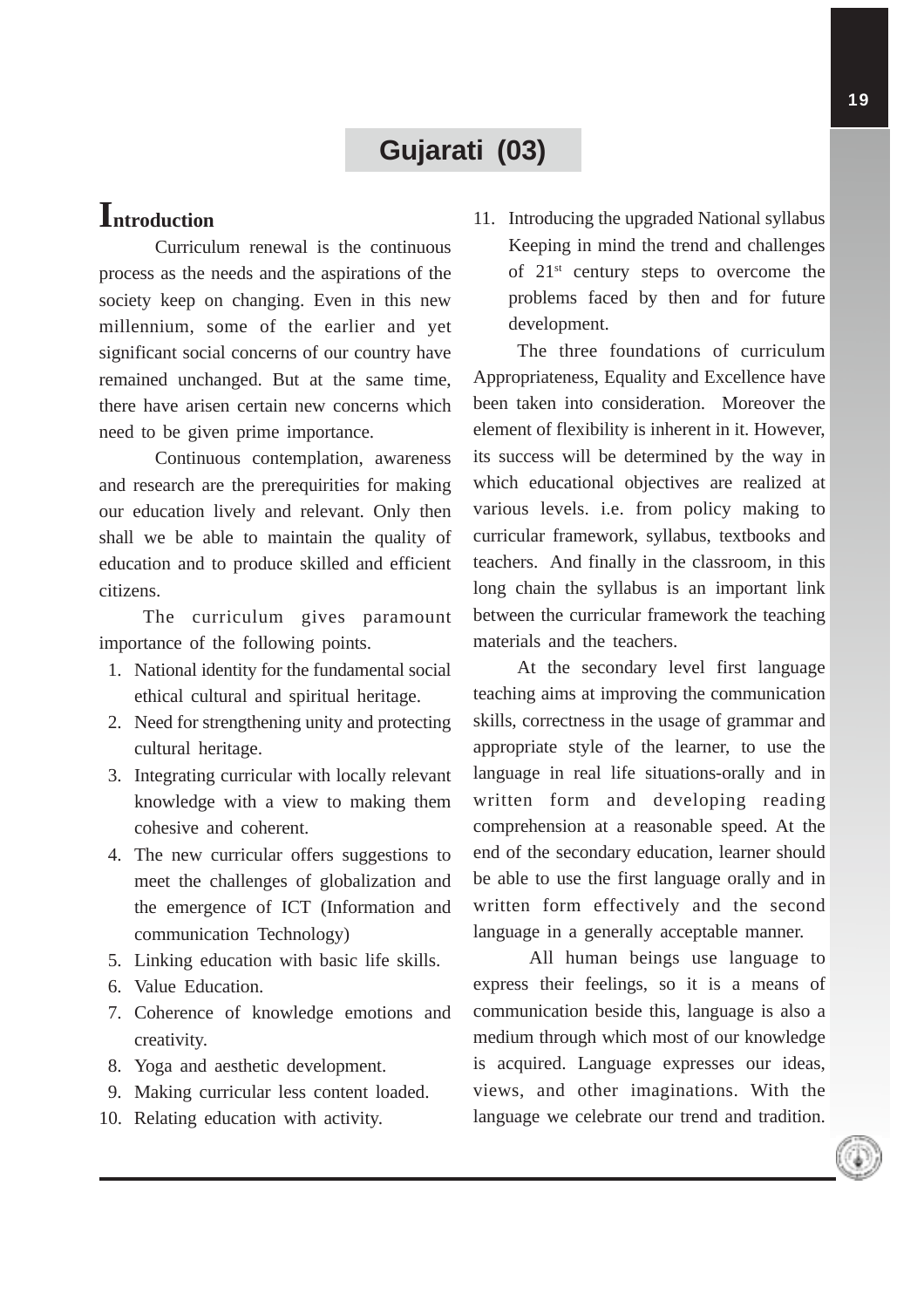Development of language is ultimately stimulated by our cultural heritage and the needs of social development, but we would not overlook the reverse dependence either. Human society can not do without language as the most important, most perfect and universal means of communication, expression of thoughts and accumulation and means of expression. It is equally important to realize that languages are not discrete objects our theme almost frozen in time and space, both physical and mental.

The curriculum in Gujarati have been set to introduce the aims and to achieve the goal set by the Board. It enhances the basic language abilities like learning, speaking, reading, writing and thinking. For this purpose syllabus is prepared as per the age, and standard. The basic aim is to introduce "Linguistic Units" and to develop linguistic skills of the students.

Last but not the least it is hoped that this will cater to the needs of the present education systems for which it is formulated.

# **General Objectives : To enable the students to**

- 1. to develop skill to enrich vocabulary and its multiple meanings.
- 2. to acquire ability to understand literary language.
- 3. to develop creative and imaginative use of Gujarati language.
- 4. to create interest in appreciation of linguistics.
- 5. to acquire ability to understand text content criticize, compare with other literary works.

#### **Specific Objectives :**

#### **To enable the students to**

- 1. to develop awareness of national integration and patriotism.
- 2. to develop positive attitude and confidence and to arouse noble sentiments through the language.
- 3. to develop awareness of unity in diversity.
- 4. to respect India's common cultural heritage.
- 5. to respect human rights and Socio-cultural values.
- 6. to develop sense of 'national Identity'
- 7. to have the knowledge of right to education and right to Information.
- 8. develop competency of listening, speaking, reading, writing and conversation.
- 9. acquire skill in reading silently, storybooks, newspapers, magazines and other prescribed texts with proper speed and understanding.
- 10. motivate students to use dictionaries, library and other reference books.
- 11. develop ability to narrate experiences, participate, in debates and discussions and express views in correct language.
- 12. appreciate the beauty of the language.
- 13. To acquire the ability to make use of computer,internet, on line education, etc.
- 14. To develop sense of gender equality
- 15. To acquire scientific temper and rational behaviour
- 16. To develop the ability to understand the subject in tension free environment.